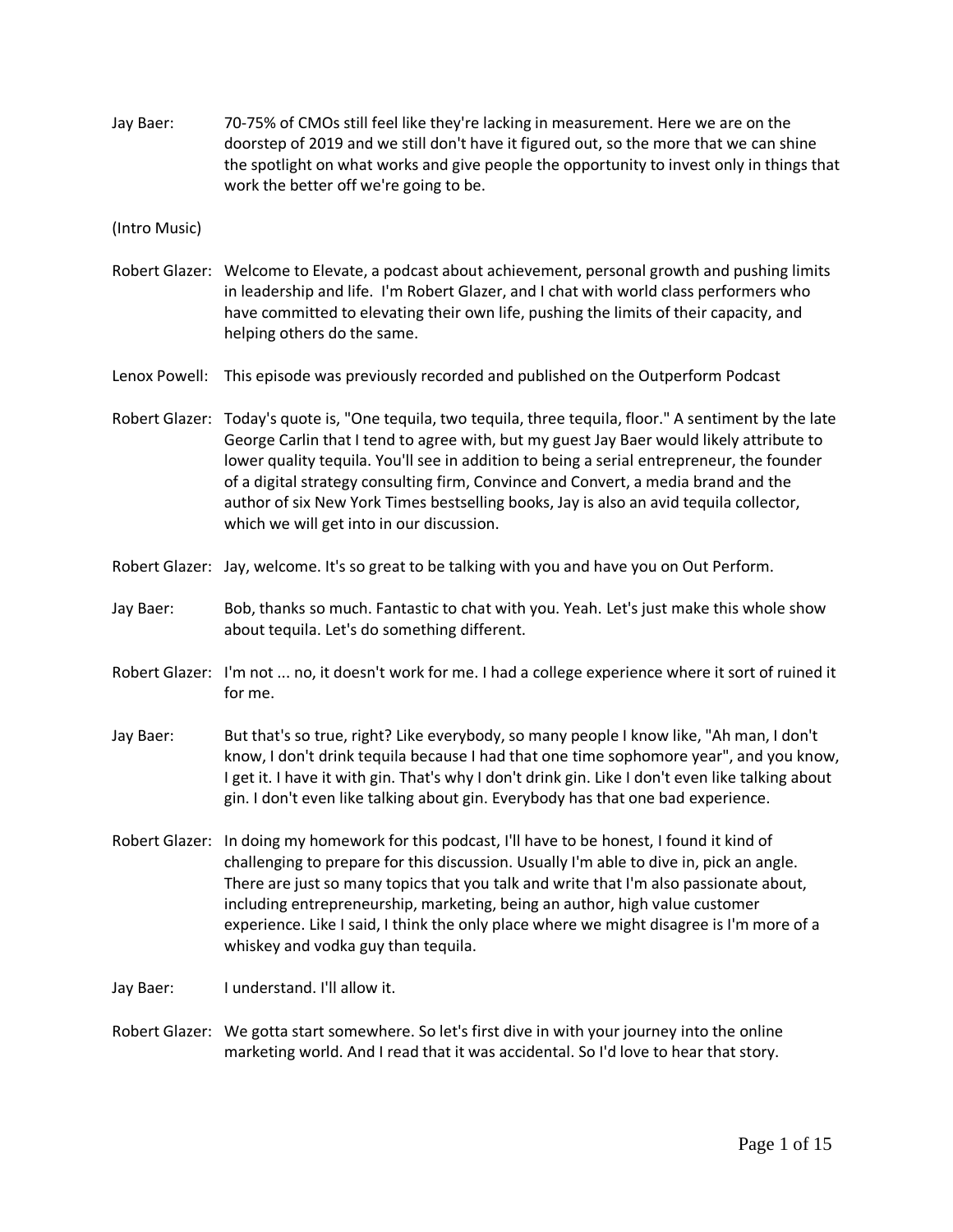- Jay Baer: Yeah. I started in politics and I ran political campaigns for a while and then realized that that's not a great way to make a living. It's not a real good family gig. So I left there and went to work in traditional marketing for a little while. Did that for a few years and then I worked for the government, and I was the spokesperson for the Arizona Department of Juvenile Corrections. So my job essentially entailed giving tours of the juvenile prison system, which is not even as good as it probably sounded in the last sentence. And I really was not looking forward to being there much longer. And I was having beers with some friends of mine who had started the very first internet company in Arizona. This is circa early 1993. And they said, "You know, this internet company is getting a little bigger and we don't know anything about marketing."
- Jay Baer: And I said, "Well that's fine because when you say the word Internet, I don't actually know what you mean, but I will do anything to not give another tour of this prison." And I walked in the next day and quit. And so I ended up as VP sales and marketing of an internet company having literally never been on the Internet, which makes for an exceptionally interesting first day at work I can tell you.
- Robert Glazer: And what did that company do?
- Jay Baer: Two things, dial-up, dial up internet. And so we're talking about old school, 144, take giant floppies, put them in an envelope with a rubber band around them and a piece of paper and say, "Here's how you get on the Internet." Of course these are the days of AOL, Compuserve, et cetera, Prodigy. And we were the open Internet, this scary unregulated Internet.
- Jay Baer: So it started off as a dial up business and then my partner in this firm, this is going to sound absurd but it is true, invented web hosting. So before he came along, back in the day, if you wanted to have a website, you needed to have an entire server. It was one box, one computer per domain name. He literally invented the partitioning algorithm that would allow you to serve up multiple https calls, http calls, multiple websites on one server. So today of course that's commonplace and you know somebody like Rackspace will run 200-300 websites off one box. Back then it was one box, one server. So we were able to take the cost of web hosting from about \$1200 a month on a dedicated server to \$169 a month on a virtual server. And for a time we were the only ones in the whole world who can do that.
- Jay Baer: Which of course led to explosive growth and all that kind of apocryphal stories that you've heard of those days, early Internet days, guys are sleeping on the floor to reboot servers in the middle of the night. That's all true. I lived all of that.
- Robert Glazer: And so what kind of marketing were you doing? Two part question. What were some of the enduring lessons of that experience that you've carried forward to today?
- Jay Baer: It's great to have first mover advantage, but only if the customers want you to move first. Like, I no joke spent the first four years of my Internet career from say '93 to '97, '98 sitting in conference rooms, convincing companies that they needed a website.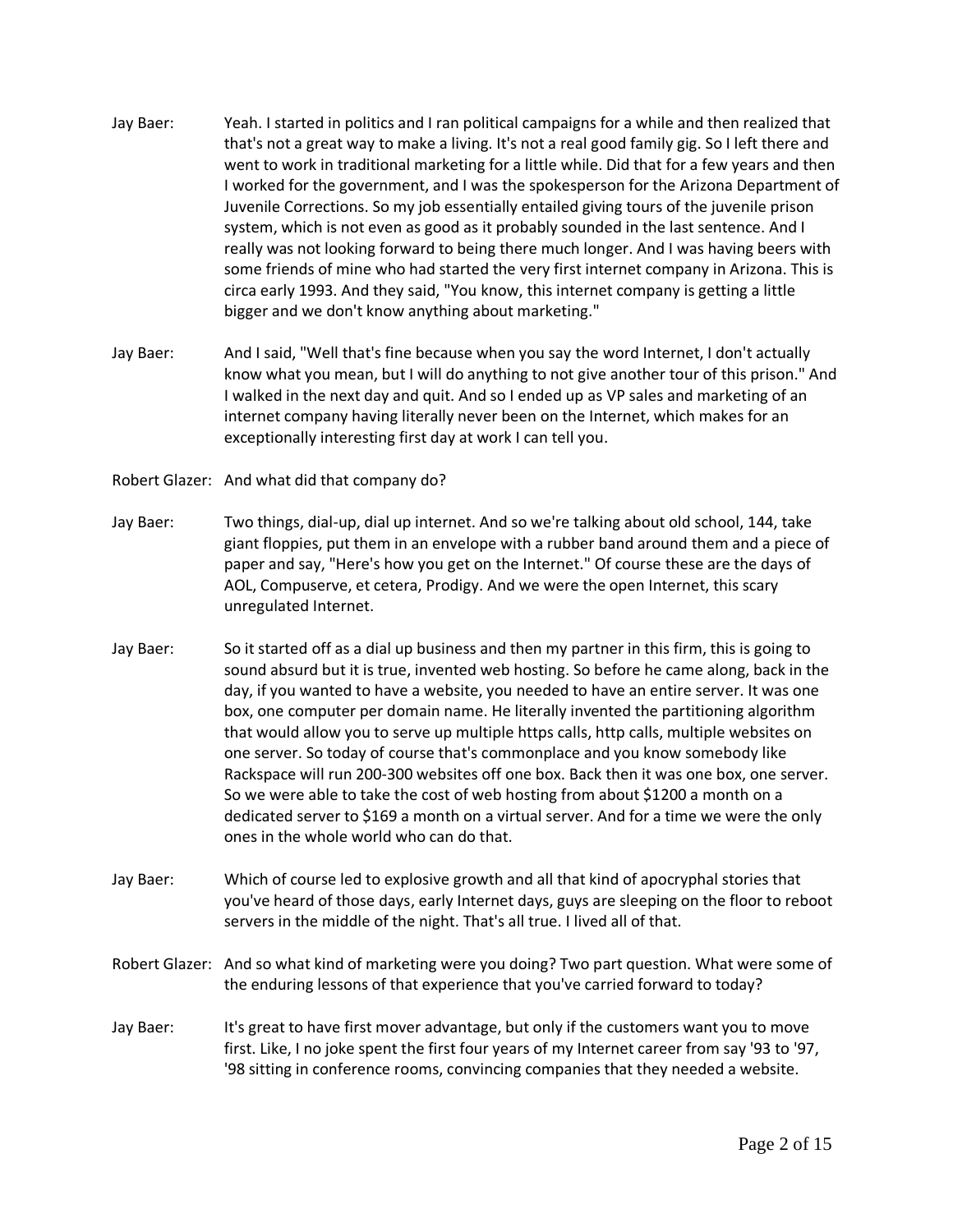Robert Glazer: Convincing and converting them, right?

- Jay Baer: Yeah, as it turns out, that's true. And so it's great to have this first toy on the block, but only if people know that they want that toy. And that's why I'm so enamored with how Apple introduced the iPad back many years ago. So here's a thing that nobody actually knew they wanted and then they made them want that. And that's a more difficult communications challenge than I think most of us give credit for.
- Jay Baer: The second thing I learned is that when you are in a period of breakneck growth and you think that will continue, it's really important to have adults in the room. And we didn't and that kind of hurt us. I was the senior partner at the ripe old age of 23 with extensive experience that comes with giving juvenile prison tours and running political campaigns. And so we really needed some more senior management and we went out and looked for a sort of a professional CEO, but by the time we sort of got around to that we'd made some mistakes and cost us some momentum and things like that.
- Jay Baer: And then I think that the last thing is, it's awesome being in business with your friends and your friends' wives and all the things that that entails, but it also creates a lot of challenges outside the office and we certainly experienced some of that too.
- Robert Glazer: And so how did that situation end? Poorly or well?
- Jay Baer: It depends on how you describe poorly. I left after a couple years and went to start a large web operation, web design, web strategy firm that was bankrolled by a media conglomerate in Phoenix. So I left to go do that. And the remaining partners ended up selling the organization to MindSpring, which eventually became EarthLink, or was bought by EarthLink. So it got rolled up. Nobody made the kind of money on that company that perhaps we could ever envision that we did. But everybody ended up being fine and it's a heck of a story.
- Jay Baer: So here's how long ago this was, I don't know if you know this tale. So when we started, domain names were free. You could buy whatever domain name you want it and nobody cared. You just, "I want this, this, this, this, and this." It was just literally the Wild West.
- Jay Baer: And these guys and I, my partners and I had a whole bunch of them. We sold budweiser.com to Anheuser Busch in 1993 for 50 cases of beer. That's a true story. That is a true story. And we generally thought that we got a super, super good deal.
- Robert Glazer: A great deal.
- Jay Baer: Yeah, a great deal. But in those days beer is currency, right?
- Robert Glazer: These things go both ways. I was just listening to Drew Haustin did a podcast with Tim Ferriss and he was talking about how he got the DropBox name when it was Get DropBox and he went to this guy's house and he stalked him for a year, and eventually I think they agreed to like a couple hundred thousand dollars or something like that with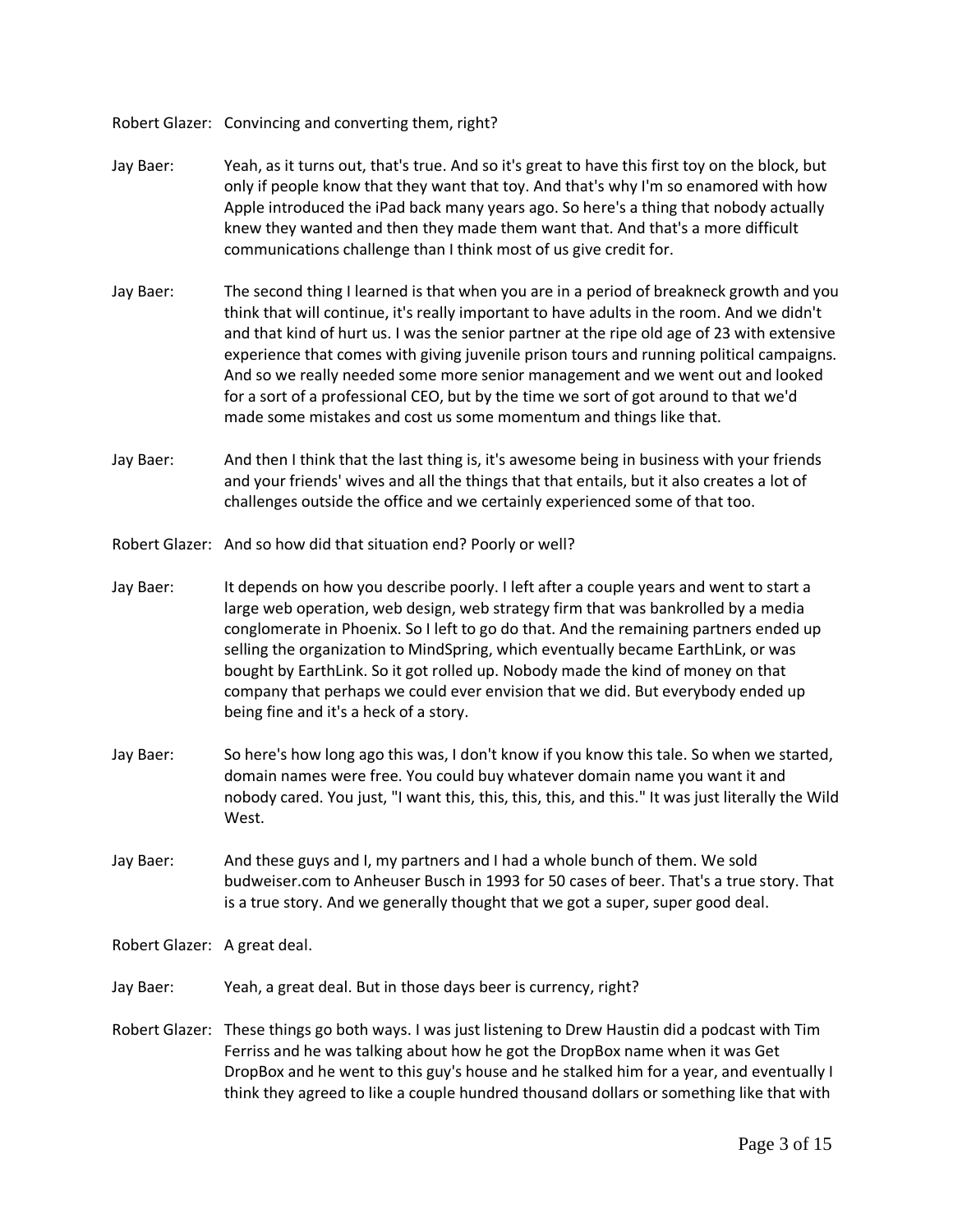his investors. And he offered him stock and he didn't take it, and I think at the IPO the stock would have been worth 100 and something million dollars.

- Jay Baer: Bird in the hand right?
- Robert Glazer: Yeah. A lot of good decisions and bad decisions.
- Robert Glazer: So let's fast forward to day. And I think is an are where you and I have a lot of overlap in terms of you there's online marketing everywhere, people talking about it, whether it's SnapChat or Facebook or influencers and really focused on the top of the funnel. You've obviously built your firm, Convince and Convert, on really focusing on the bottom of the funnel and not the shiny object, but how do you take these folks and get them to buy your product and service?
- Robert Glazer: So can you talk a little bit about that, kind of where you focus and how you see that in the market today? Is it sort of a lost art? It's always amazing to me that people just pour into a new channel and tend to suspend all their traditional metrics and then they're surprised when it doesn't perform very well.
- Jay Baer: Yeah. Well, you know, it's funny you were asking about the early days of Internet Direct, which is that name of that company and one of the things I learned there that in my subsequent firm, azfamily.com when we're really in the web design business, and back in the days when you could make a ton of money building websites for corporations, one thing I learned in those days is that execution is always commoditized eventually. It's just a matter of time. It isn't whether it's going to happen. It's just when it's going to happen.
- Jay Baer: And so when I started Convince and Convert 10 years ago, I said, "I'm going to do something that's dissimilar from the other professional services companies I've had." One, it's going to be all virtual. And two, even more important, it's going to be all strategy. So we only do strategy. We do not do any tactics. We do not do execution work and we just never will because even now as you get more artificial intelligence, more machine learning, more robots doing the blocking and tackling of marketing, the more that happens, the more the strategist becomes king. Because somebody has to tell the robots what to do. And I'd just as soon that's me or you.
- Jay Baer: So consequently, our firm is boutique on purpose, virtual on purpose, all senior staff on purpose, only strategy on purpose. And we work with many of the world's most interesting brands, as do you Bob, to help them understand the strategic implications of social media, content marketing, customer experience, word of mouth, and then the other things that we advise them on.
- Robert Glazer: So I don't know, either naming or not naming a client, can you just give an example of the type of problem that someone brings to your firm that you're-
- Jay Baer: Sure, yeah. Yeah, so we did a project 18 months ago or so, maybe it's two years now, for the United Nations, a real honor to work with them, they're a super smart crew. The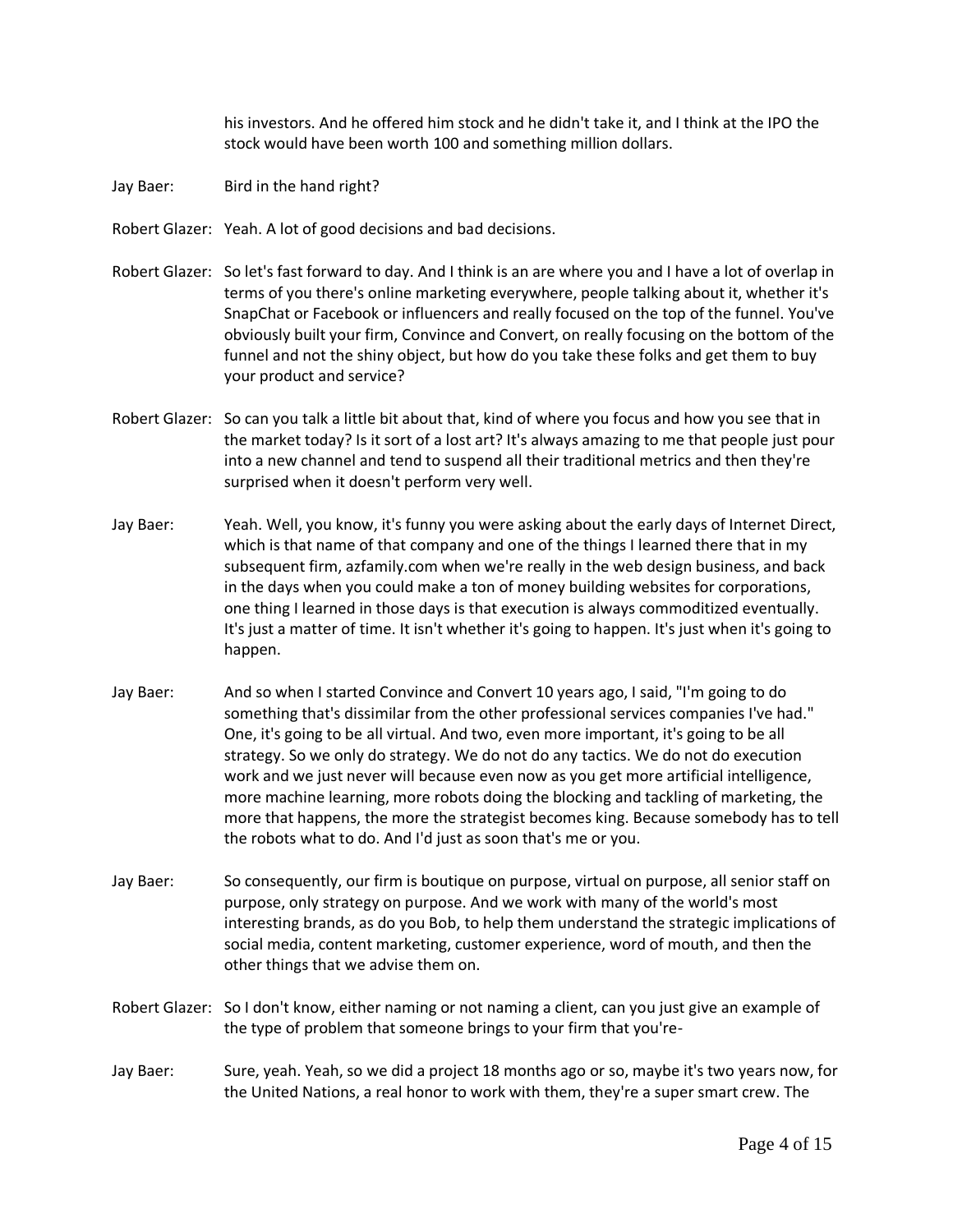division that we worked with is called FAO, the Food and Agriculture Organization. They're based in Rome. Their challenge is a small little assignment to eradicate world hunger. So there's that, which is a sizable mission statement. And specifically what they're trying to do and why they came to us is use social media globally to unlock the awareness of young people about things that can be done to make the world a more fertile place, a more productive place to help people eat and feed themselves, which is no small task.

- Jay Baer: So we did a very large global audit and assessment with them and helped them with a lot of social media content strategy of what to say, how to say it, where to say it, when to say it, how to amplify it, etc. And they're off and running and doing a great job.
- Robert Glazer: And then you helped point them in the direction of who should do that in terms of the pieces?
- Jay Baer: Yes. Although I will tell you that a partially it's kind of a self fulfilling prophecy. Most of the companies that hire us have robust in house capabilities to begin with. And so we become their strategic council. We're like personal trainers for digital marketing. In some cases we have clients who have us and then a number of other agencies working with them to do execution, but usually we tend to work primarily with companies that try and keep most things in house.
- Robert Glazer: Interesting. The other big trend I'd love to get your perspective and what you're seeing on, what are some of the things that you see, trends that you see in performance marketing as all of these companies increasingly shift from being brand marketers to direct to consumer marketers for the first time and that really affects nonprofits-
- Jay Baer: Oh, it's crazy.
- Robert Glazer: Retail.
- Jay Baer: Yeah, everything. Well, I mean this, this, this whole idea of influencer marketing.
- Robert Glazer: Yeah. It's just performance marketing. It's just Oprah Winfrey was an influencer marketer. I, you know, we love putting new new names on things, but if-
- Jay Baer: Everybody is, yeah.
- Robert Glazer: Yeah.
- Jay Baer: I mean, you know, this idea of influencer marketing and that's the new flavor of the month. All that is, is, is performance marketing or affiliate marketing or you know, wrapped in a different cloak. It's the same thing. The difference is that now, instead of having a small number of highly compensated, highly experienced performance marketing partners, you can do that plus work with a much larger group of sort of influencers, quote unquote, are more influential or individualized performance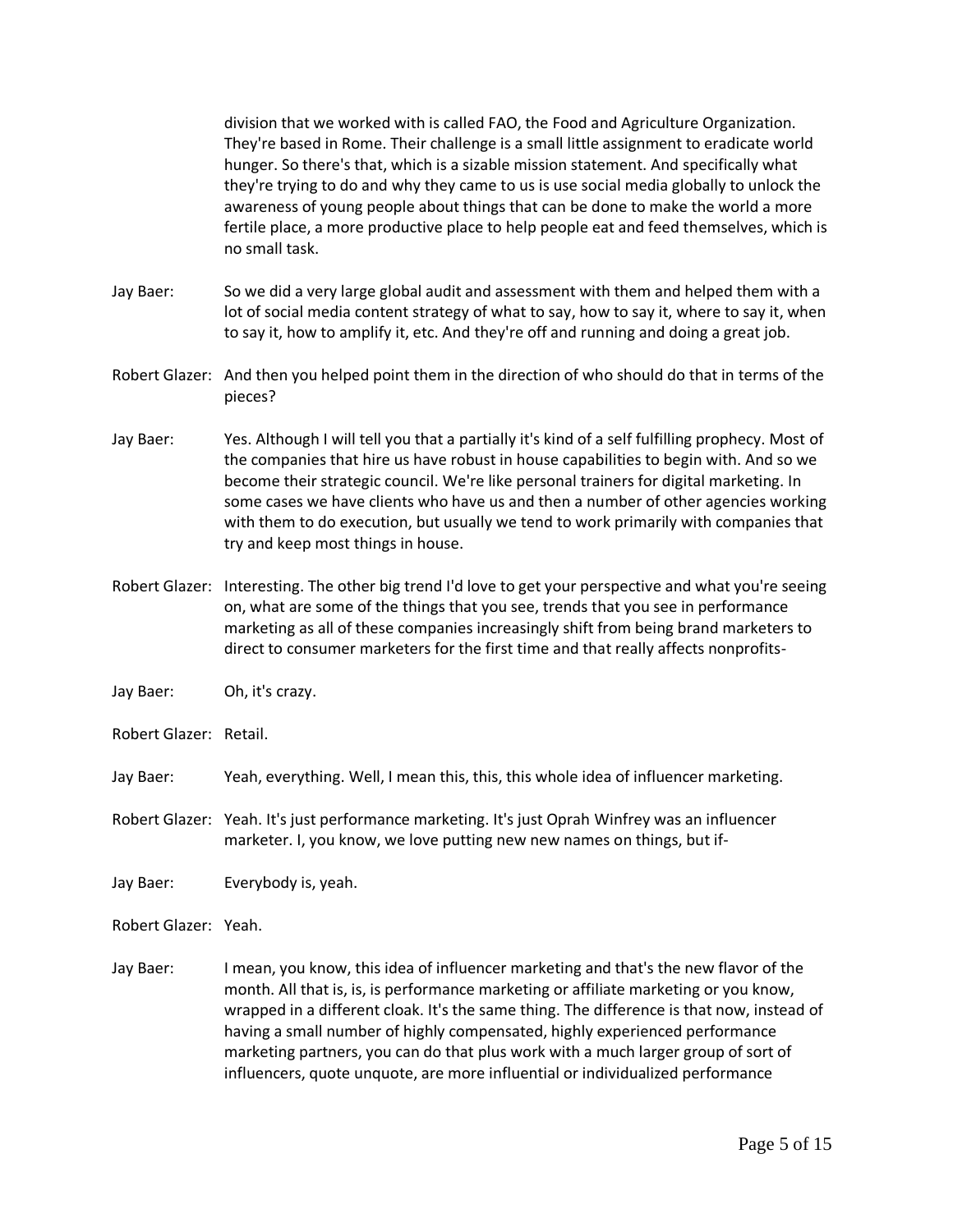marketers because the software allows you to manage larger numbers of people without driving yourself crazy.

- Robert Glazer: But are you seeing people have a little bit of a hangover, as they move from sort of B to B marketer to direct marketers, not able to get their hands around the right metrics of success? I mean that's one of the areas where I think it's just a, it's a really different ballgame to be like, "Yeah, we had this great Super Bowl ad," versus, "How many conversions did we get on that, on that campaign?
- Jay Baer: Yeah. Yeah. It's interesting. That's where we see, because we don't specialize in either B to B or B to C, at Convince and Convert we work on both sides of the aisle. And it's one of the great distinctions between the two. I think typically those distinctions are are overblown, but in this case it's not.
- Jay Baer: The B to B side is so much more attuned to measurement and direct results because in B to B organizations, sales is king and marketing is there to serve sales. And so marketing's responsibility is to deliver sales qualified leads that then the sales team can go and close and so everything is hyper focused on measured results and performance and lead gen and demand gen.
- Jay Baer: Whereas on the B to C side, it's still somewhat nebulous in some cases because there isn't typically a sales force in between the marketing message and consumer consumption of the product and service. And so marketing is typically as sort of hIgher order existence on the B to C side, and they really struggle with tying specific digital initiatives to results.
- Jay Baer: For example, if you're doing marketing for Twizzlers licorice, right? Like you can do a bunch of interesting things. It's just really difficult to say, "Hey, this particular program equal this much liquorice sales." I mean, it is possible to determine that, but at some level you have to ask yourself the question, what's the ROI of precisely knowing your ROI? But I think what you're doing at Acceleration Partners, and this whole idea of everything can be performance marketing is so on trend, because even today, I just saw a number a couple of days ago, something like 70, 75% of CMOs still feel like they're lacking in measurement. Here we are on the doorstep of 2019 and we still don't have it figured out.
- Jay Baer: So the more that we can shine the spotlight on what works and give people the opportunity to invest only in things that work, the better off we're going to be.
- Robert Glazer: Yeah, I mean, you know, one of my favorite quotes, I think which was over 100 years ago, which is john Wanamaker's, you know, "Only half my marketing works and half doesn't, I just don't know which half." What's crazy to me is that we're 20 plus years into digital marketing. Everyone's got analytics, attribution data out the ying yang. I'm not sure anyone's really that much better than the 50% rule now at saying like, "I have all this data, but I'm not sure which 50% is working", and there seems to be something fundamentally wrong with that.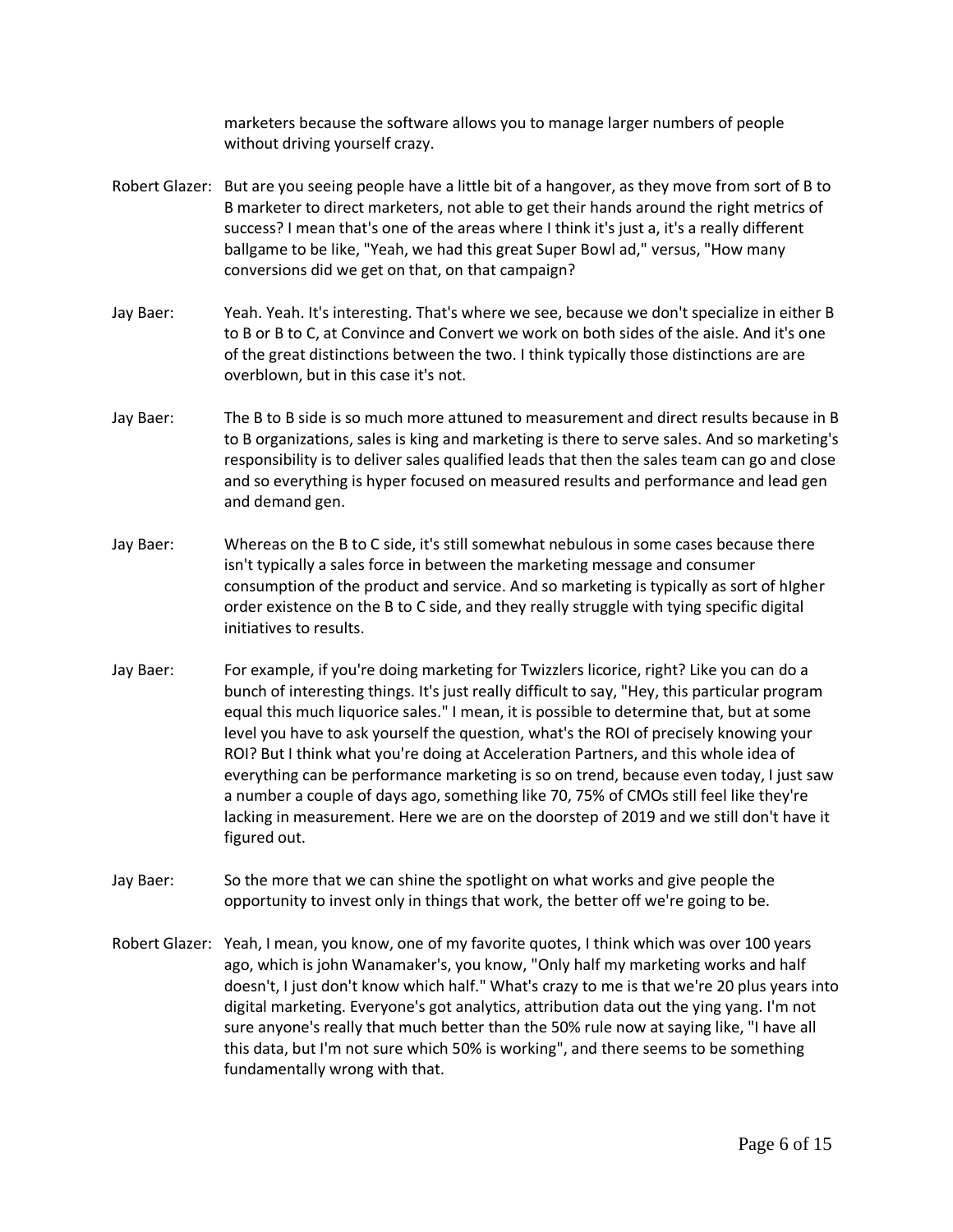Jay Baer: Yeah. Well, one of the challenges is that we believe in data more than we should.

Robert Glazer: Yeah.

- Jay Baer: It's not about data, right? Data has no net present value. And that's what they'll say, "Oh, we're so excited about big data." Look ,all data does this confuse you. It's not about big data. It's about big understanding. We are surrounded by data, yet we're largely starved for insights, which is why I love the whole concept of performance marketing because what performance marketing does, by definition, is it provides insights inside this sea of data. It tells you not just what has happened, but what has actually worked, and that I think is pretty exciting.
- Robert Glazer: Just to unpack that a little bit and to play devil's advocate, I think one of the dangers of measurement and performance is fear of failing or over measurement. I mean, look, there's even in a direct marketing performance based world, there's still some brand building, there's still some repetition, like not everything is going to work or have a clean end point. And I actually think that, you know, this is kind of the tension whereas the folks coming from brand marketing or use to kind of know measurement, and the folks coming from performance marketing or used to measuring everything and almost can't step back and sort of look at the halo or brand effect of things, and somehow this needs to intersect a little bit because you know, some of the smart marketers I've talked to say, "Look, I'm going to put 10 or 15% just kind of in RND. Like this stuff is not going to work, but we'll have some measurement. We shouldn't lose a ton of money, but we'll have some measurement to measure it and see where we went wrong."
- Robert Glazer: We've had clients, and I don't know if you've ever experienced this, but they kind of ask us how something is going to perform in advance of even doing it.
- Jay Baer: Right. They want like the predictive crystal ball, yeah.
- Robert Glazer: Yeah, like if I knew that I wouldn't be here, I'd be on a beach in Hawaii and doing something besides tequila, so I'd love to get your kind of thoughts on where is the 80/20 rule on all this?
- Jay Baer: Everything is measurable. This idea that this isn't measured by that. That's BS. That's not true. Everything is measurable. It's just how much time and money do you want to throw it against it? Like that's the truth, right? Everything is measurable. It's just a factor of time and money.
- Jay Baer: So what we always say to our customers is, "Okay, if you want to know this, we can make that happen, but then how are you going to change the inputs or outputs of your business if you knew that? And if you're just collecting a number to say you have a number that's not a good use of resources." I'd rather put that time and money into media or creative or research or something else that has real outcomes, just to say, "Hey, we've got a dashboard that makes us feel better." That's not a good use of time.

Robert Glazer: Well, this gets to what you said, the ROI on the ROI, right?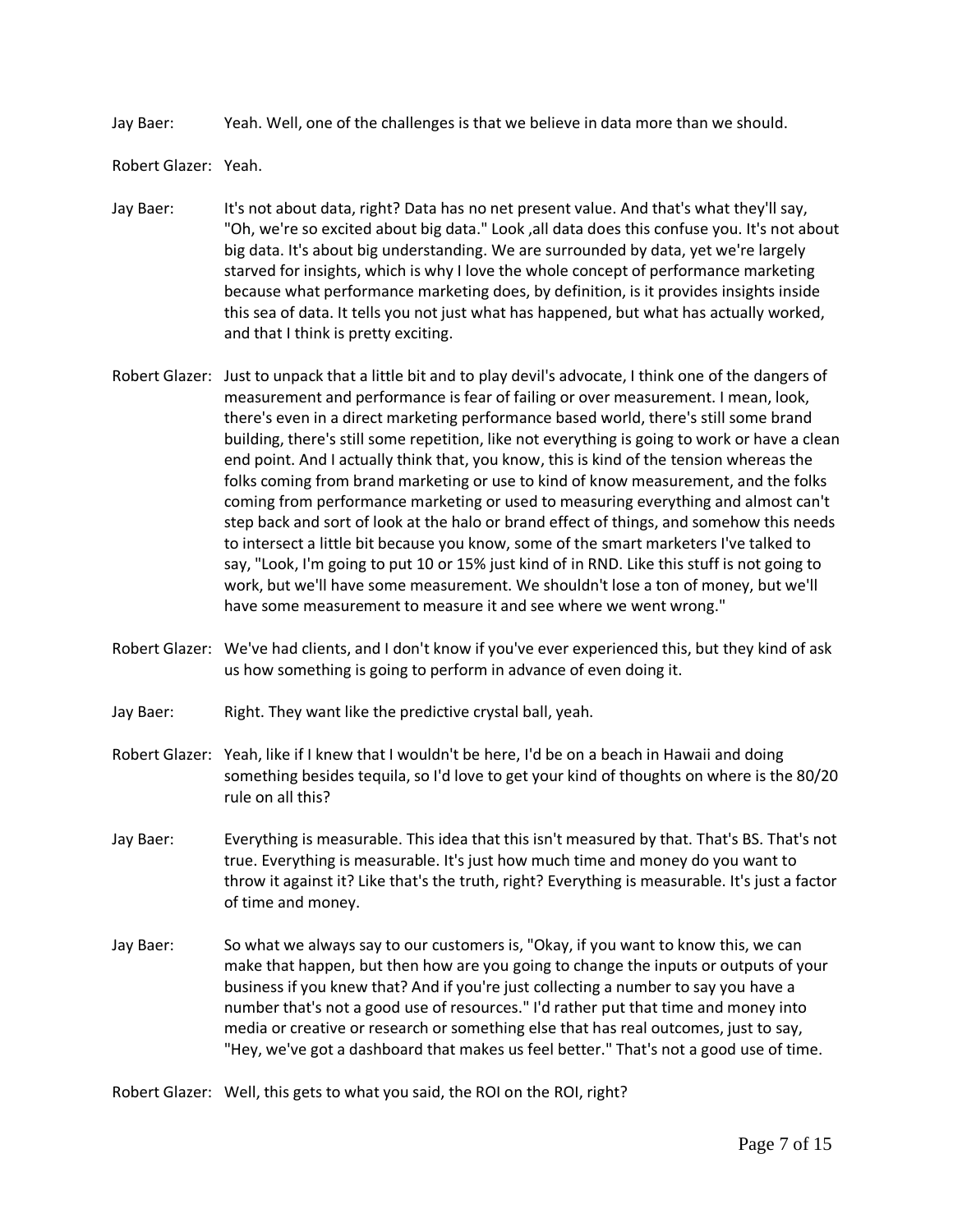Jay Baer: Yeah. Robert Glazer: We've had clients in the past saying, asking us if we could run the ROI on a \$500 campaign. like sure, but that might be \$400 of manpower to do that. Jay Baer: Yeah. Yes, exactly. It was two to one until we had to do the research and now it's one to two, but now you know. Robert Glazer: So a CMO walks into your office today, he says, "Look, I've just taken over as the head of this direct consumer company, this is my first time in this job. What are the top one or two things I need to be doing or paying attention to?" Jay Baer: The first things that we always look at is what story are you telling, and what stories are your customers telling us about you? Robert Glazer: And then what's the gap? Jay Baer: Yeah, for sure, what's the gap. But then also how consistent are they? See, one of the challenges today is attention's hard to come by, right? Like everybody's out there fighting and clawing for attention, and you're much better off telling one story over and over in a bunch of different interesting ways, than trying to tell a six, eight, 10 different stories. I feel like the messaging is way too diffuse for most consumer organizations and they think that, oh well, the customer is going to see it in this venue, they'll see the message in this venue and they'll be able to connect the dots. No, they won't. Jay Baer: I'll tell you what one of the big challenges are with all marketers today, is they believe that their customers care about their company as much as they do. Robert Glazer: Yeah. Jay Baer: And they totally do not. Nobody cares about your company, except the people who work in your company. Jay Baer: So this idea that if we just kind of sprinkle stuff around out there in social media or whatever, it doesn't matter, print, outdoor, direct mail, emails, sent material, that people are going to pay attention, it just doesn't hold water, right? So what we try and do first before we get into tactics, or ops, or any of those kinds of things, or channels, is to say, "Al right, why should somebody buy from you? Why? Why should we care? Why does this company even exists?" Justify that first and then once you know what that justification is, what's the storytelling that makes that justification ring true and authentic, and then look at what customers are saying and are they picking up that message. And if not, then that gap needs to be closed, right, and we're doing so much work now in word of mouth, befitting the new book, and helping companies figure out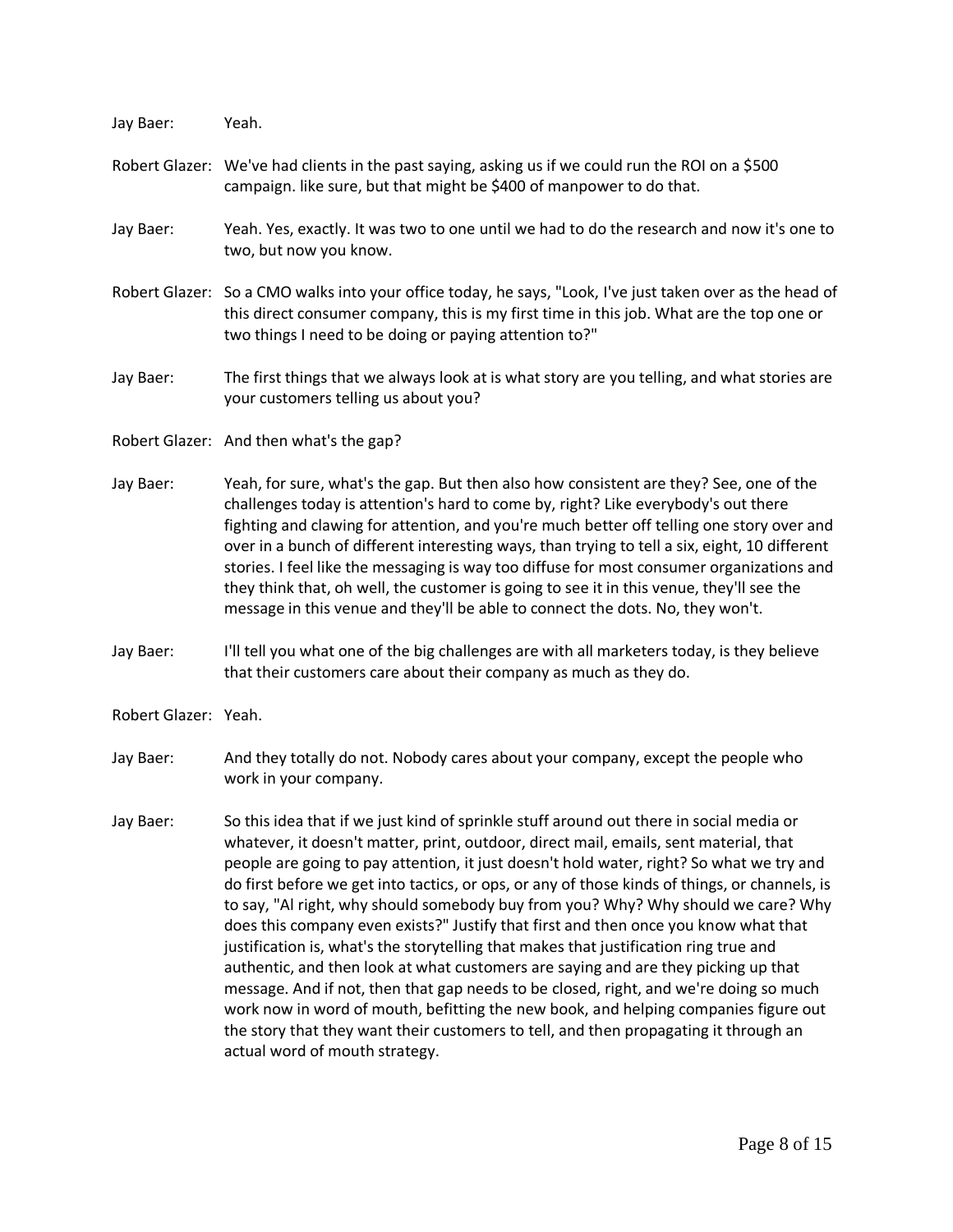- Robert Glazer: Yeah. And so, I mean, I think a little of what you're saying is, and I won't get the exact phrase right, but I've heard a lot of smart marketing people talk about, you know, having the story going after the kind of, the heart of it versus facts and features, right? Where a lot of companies are just putting out kind of facts and features and that's really not working as much anymore.
- Jay Baer: It can work, but I think you have to map it to funnel stage.
- Robert Glazer: Right.
- Jay Baer: People don't typically want facts and features until their mid funnel or lower in their consideration journey. Now in some companies, consideration journey's pretty quick, like do I want this cereal or cereal, right? So at that point, if you know you're choosing between two cereals, it might be number of sugar, tablespoons of sugar in this one versus that one and you win the day based on that criteria.
- Jay Baer: But there has to be something that creates demand and most marketing today simply fulfills demand. It's like, "Oh, you're interested? Here's how to buy." That's super important obviously, but there has to be something else that gets people interested as well.
- Robert Glazer: At the top of the phone is probably what's the why, right? Like why cereal?
- Jay Baer: Yeah, exactly. Here's how I explain it to clients. Nobody in the history of the world has ever needed socks. But everybody in the history of the world has needed their feet to be warmer. So we tend to automatically message farther down the funnel than we should.
- Robert Glazer: That's interesting. Well obviously you're very good at putting together high level concepts because you've now written several books, and you also have five multimillion dollar businesses under your belt. Now for most people, I think building one of these businesses is an enormous challenge, and it depends a lot on being in the right place at the right time. So you've done it five times, so I'd love for you to share with our listeners, what do you think some of the consistent theme or themes have been in your success and the ability to replicate this formula across multiple companies?
- Jay Baer: Most of my businesses have been of a similar type, right, services companies, those kinds of things. So I think part of it is understanding what the market is going to get from lots of other purveyors, and then what we can provide that slightly different. For example, this idea that we only do strategy, that we don't do tactics. That's a very specific and purposeful decision that we made from the very first day that really separates us from a lot of other people who do what we do in the digital marketing ecosystem.
- Jay Baer: One of the other things that I think helps, is that I don't really care about any of this. And what I mean by that is, I don't care about Instagram, I don't care about podcasts. I don't care about any of it. What I care about is business.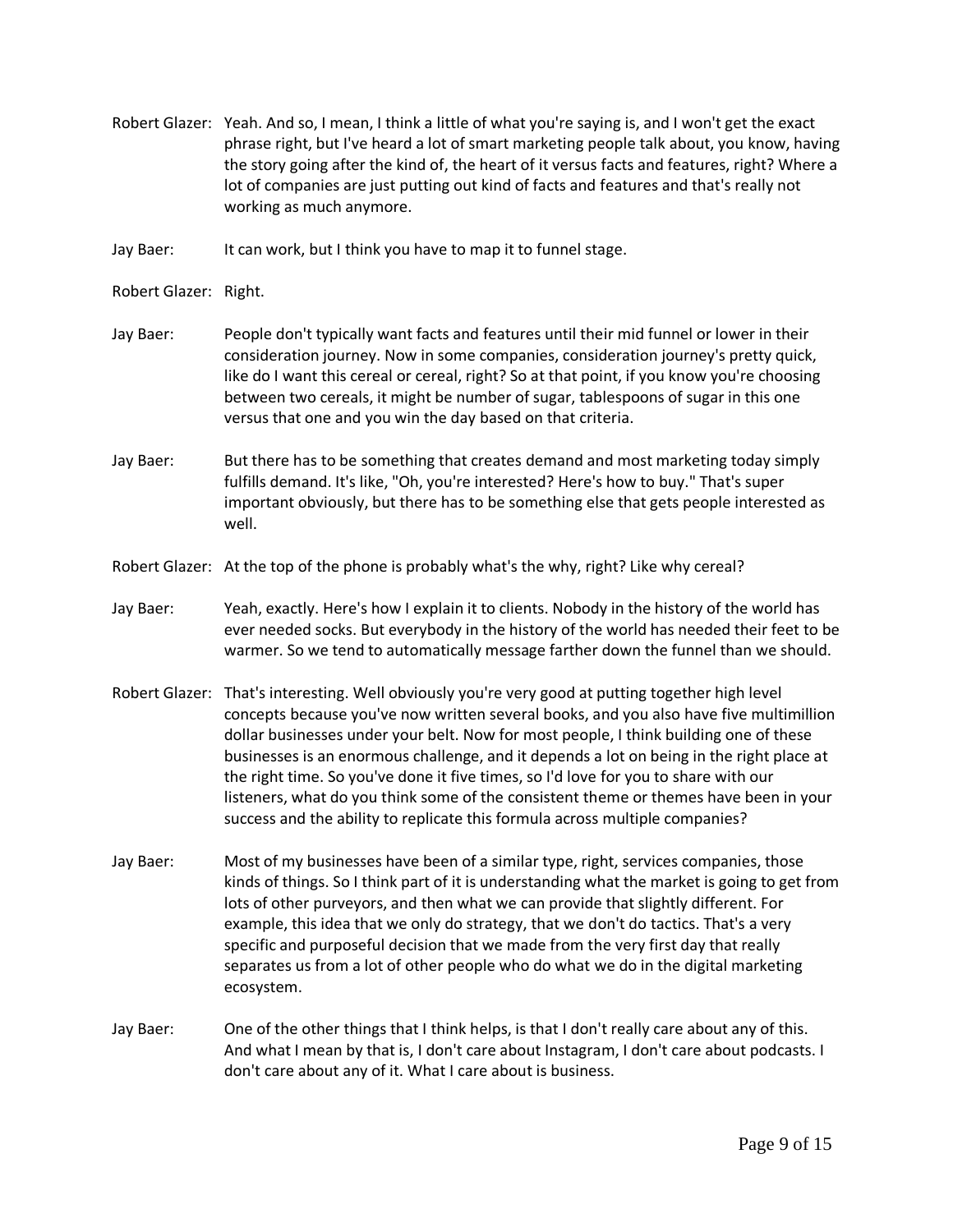Robert Glazer: Yeah.

- Jay Baer: And we come at these kinds of problems from a business perspective. And then figure out which tool in the toolbox to apply. But I'm not a cheerleader for any of this. You know, you won't see me saying very often, "Oh, Snapchat is the shit." I don't care. Because I've been doing this long enough to know that today's exciting thing is tomorrow's no longer relevant thing. Like I've been around for so many cycles of this and I've seen it over, and over, and over, and over, and over that this is the next big thing and then everybody rushes into it, and then competition gets overwhelming and then you've got to rush out of it because you can't make money at it anymore. It's just history repeats, and I think people understand and appreciate that about the way I look at it. Just like, look, it doesn't matter. Let's just figure out what makes sense and we'll go do that.
- Jay Baer: And we just take a really objective view. Like we don't ... we've got a lot of partnerships, and sponsorships, and all that, but we don't do any commission deals, things like that. Which sounds crazy to a performance marketer, but like, if we recommend some big software stack to a client, like we don't take a piece of that action. We don't do any of that stuff. We don't mark stuff up. We just come at it from a, "Hey, we're going to give you the best advice possible and you're going to pay us for our time."
- Robert Glazer: So It sounds like you've launched ... versus launching a diversified conglomerate, you've launched companies designed to be great at a narrow band spectrum and when you find a new opportunity, you launch a new company that would be great around that spectrum. And when a lot of people are doing the opposite and they're just launching new and new services that complicate their business. Is that a fair summary?
- Jay Baer: Yeah. Every time I think about adding more ornaments to the Christmas tree ...
- Robert Glazer: Yeah.
- Jay Baer: I always think, man, that branch is going to break.

Robert Glazer: Put up a new tree.

- Jay Baer: Yeah, put up a new tree, man. That's it. That's exactly it. And you know what, the thing is, I'm too old now to start a bunch of new companies too. Like I mean, I know what it takes. I've done it so many times. I know what it takes to do a cold start. And I don't want to do that anymore. Like I've got an idea right now for really interesting company and I'm like, man, I don't know if I want to do that again.
- Robert Glazer: You find operators to run businesses at this point or do you-
- Jay Baer: That's what I would do.

Robert Glazer: Yeah.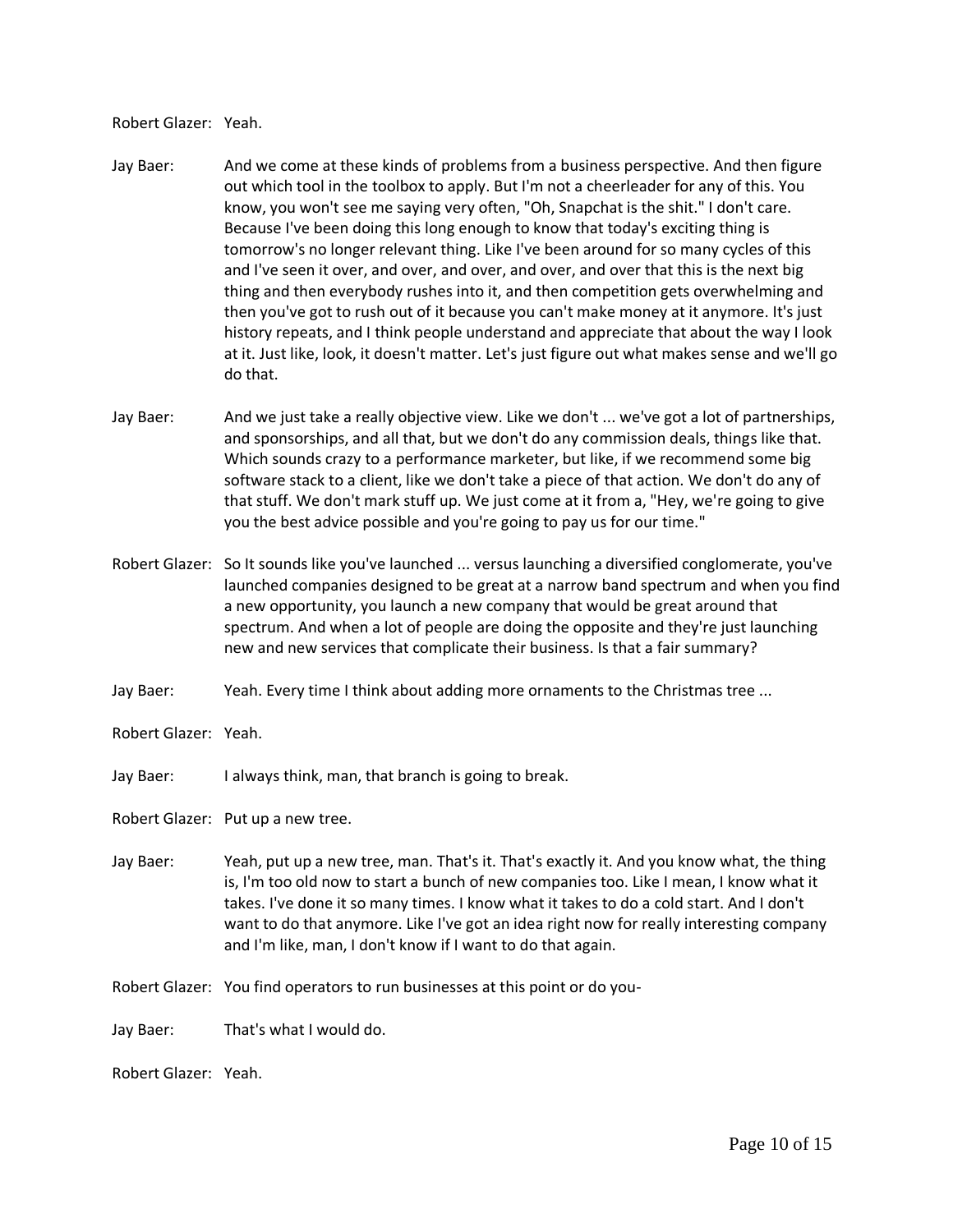| Jay Baer:           | So I haven't so far that I would do in this one, but instead I invest in everything, right, I'm<br>an investor in probably 30 tech companies. I do a lot of angel investing, a lot of advising,<br>and so I sort of get that  I get that super early stage itch scratched that way, as<br>opposed to me putting my time moreso than my capital on the line.                                                                                                                                                                                                                                                                                                                                                                                                                                                                                                                                                                           |
|---------------------|---------------------------------------------------------------------------------------------------------------------------------------------------------------------------------------------------------------------------------------------------------------------------------------------------------------------------------------------------------------------------------------------------------------------------------------------------------------------------------------------------------------------------------------------------------------------------------------------------------------------------------------------------------------------------------------------------------------------------------------------------------------------------------------------------------------------------------------------------------------------------------------------------------------------------------------|
|                     | Robert Glazer: You know, look, when I was 25 I would have loved someone to say, "Hey, here's a<br>business idea I have, here's my support and here's the money and I want you to be the<br>CEO." I would've-                                                                                                                                                                                                                                                                                                                                                                                                                                                                                                                                                                                                                                                                                                                          |
| Jay Baer:           | Yeah. Go get it.                                                                                                                                                                                                                                                                                                                                                                                                                                                                                                                                                                                                                                                                                                                                                                                                                                                                                                                      |
|                     | Robert Glazer: Where was that?                                                                                                                                                                                                                                                                                                                                                                                                                                                                                                                                                                                                                                                                                                                                                                                                                                                                                                        |
| Jay Baer:           | Yeah, well I did that essentially, I mean, my first company that's essentially what<br>happened to me, right? They hired me away from my first internet company and said,<br>"Here's the money and go make this happen."                                                                                                                                                                                                                                                                                                                                                                                                                                                                                                                                                                                                                                                                                                              |
| Robert Glazer: Wow. |                                                                                                                                                                                                                                                                                                                                                                                                                                                                                                                                                                                                                                                                                                                                                                                                                                                                                                                                       |
| Jay Baer:           | Yeah, I was 25. I lived it.                                                                                                                                                                                                                                                                                                                                                                                                                                                                                                                                                                                                                                                                                                                                                                                                                                                                                                           |
|                     | Robert Glazer: All right, you started lots of different businesses. Let's dive into your last two books<br>because they're all a little bit different topics.                                                                                                                                                                                                                                                                                                                                                                                                                                                                                                                                                                                                                                                                                                                                                                         |
| Jay Baer:           | Yeah, that's the idea.                                                                                                                                                                                                                                                                                                                                                                                                                                                                                                                                                                                                                                                                                                                                                                                                                                                                                                                |
|                     | Robert Glazer: Talk about Hug Your Haters, principle of keeping customers. So one of the things in Hug<br>Your Haters that I loved was, and maybe you'll tell me if I'm pronouncing this wrong, but<br>is it the hatrix?                                                                                                                                                                                                                                                                                                                                                                                                                                                                                                                                                                                                                                                                                                              |
| Jay Baer:           | Hatrix, yeah.                                                                                                                                                                                                                                                                                                                                                                                                                                                                                                                                                                                                                                                                                                                                                                                                                                                                                                                         |
|                     | Robert Glazer: Hatrix. All right, can you explain the hatrix and how customer service teams can use it?                                                                                                                                                                                                                                                                                                                                                                                                                                                                                                                                                                                                                                                                                                                                                                                                                               |
| Jay Baer:           | So the hatrix is actually a poster inside the book that tells you all the different stats<br>about different types of complainers, people who complain onstage versus offstage,<br>what their expectations are, and then also the different bumps or declines in customer<br>advocacy that you'll see if you answer a customer complaint in a particular channel, or<br>choose to not answer a complaint in that channel. The fundamental premise of the book<br>is that even if you can't fix the problem, your company will benefit just by addressing<br>every customer who complains, but in every channel, not just a typical phone email,<br>Twitter, but everywhere. And that's particularly true now, because customer service is a<br>spectator sport in a way that it didn't use to be. Like for a long, long time if a customer's<br>unhappy, it's like, well, okay, that's just between you and the business because that |

exchange happened on the phone or face to face, maybe email, maybe a complaint letter, that actually happened back in the day or a fax. And now between Twitter,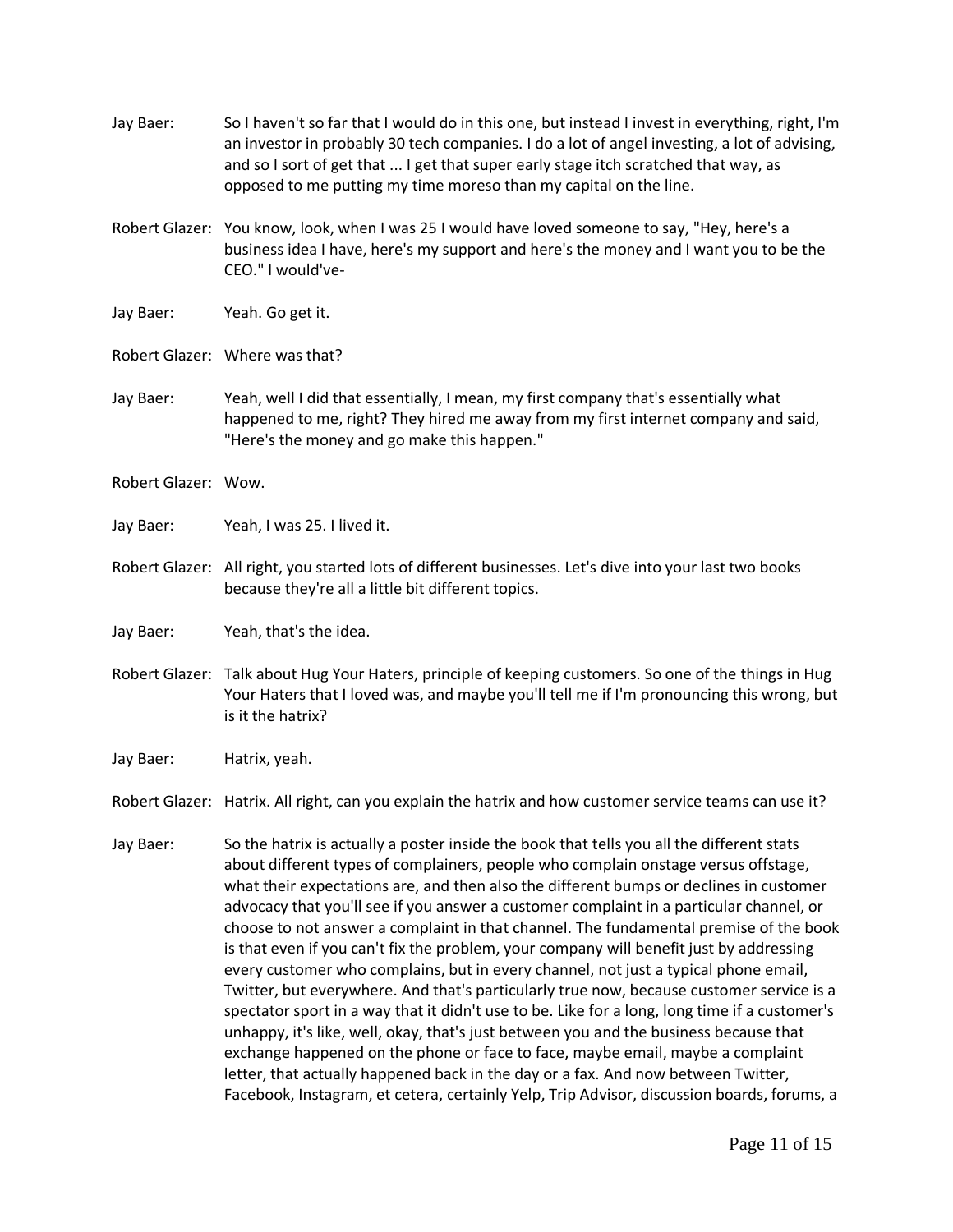lot of customer to company interactions take place in full view of lots of other potential customers. And that changes the financial ramifications of customer service dramatically.

- Robert Glazer: Right. So this is the 80/20 rule of social media customer service.
- Jay Baer: Yeah. And, and I wouldn't say it's just social media. Customer service is really all customer service, but social media certainly has a second layer of value there because it is public.
- Robert Glazer: And yeah, it's a matter of determining ... we've gone through this a little bit as we look at sort of customer and feedback scores and sometimes some of the low customer service scores are from the smallest clients, right? And projects that probably just aren't going to work out, and I mean, every company has to risk weight these things, right? You're in the 24 by seven online, feedback news cycle. If you try to respond and focus on everything, you're diluting yourself across the board and you've got to figure out which relationships matter, right?
- Jay Baer: Yeah. You would hope that that companies feel like it makes sense to try to maintain all customers, because churn is one of the great problems with business. It costs you a lot more to get a customer then keep a customer, of course.
- Jay Baer: But this idea that every customer is a good customer is also a fallacy. Like there is a point in time at which it doesn't make sense, like it's just not a good fit and you're spending so much time and so much mental energy trying to keep somebody happy who, frankly, is never going to be happy, that at that point you're actually better off cutting them loose.
- Robert Glazer: Yeah. My favorite, I don't know if you've heard of this, but one of my favorite stories about this came from the Biography of Southwest where this woman would write a letter to Herb Kellerher every week basically saying, you know, "I hate your plastic tickets. I hate having to stand in line, your flight attendants are always joking and driving me crazy." And he wrote her a letter back and said, "Dear Miss Whatever, please don't fly our airline, you really don't seem like a good fit," because everything that was a core feature for them that person didn't like.
- Jay Baer: Yeah, you're not going to. We can't make you happy if you're not happy with our business model. That's something that we can't fix.
- Robert Glazer: Yeah. And he was like, "Please go away. Like we're never going to make you happy. You're wasting a lot of energy." So that-
- Jay Baer: That is so great. He's the best. I saw him speak when I was 23, like really, really early in my career and had a real impact on me. He came to the Ad Club in Phoenix and he was like drinking Jack Daniels on stage and smoking back in the day when that wasn't that crazy, but smoking on stage is a little crazy. And he said something that I'll never forget.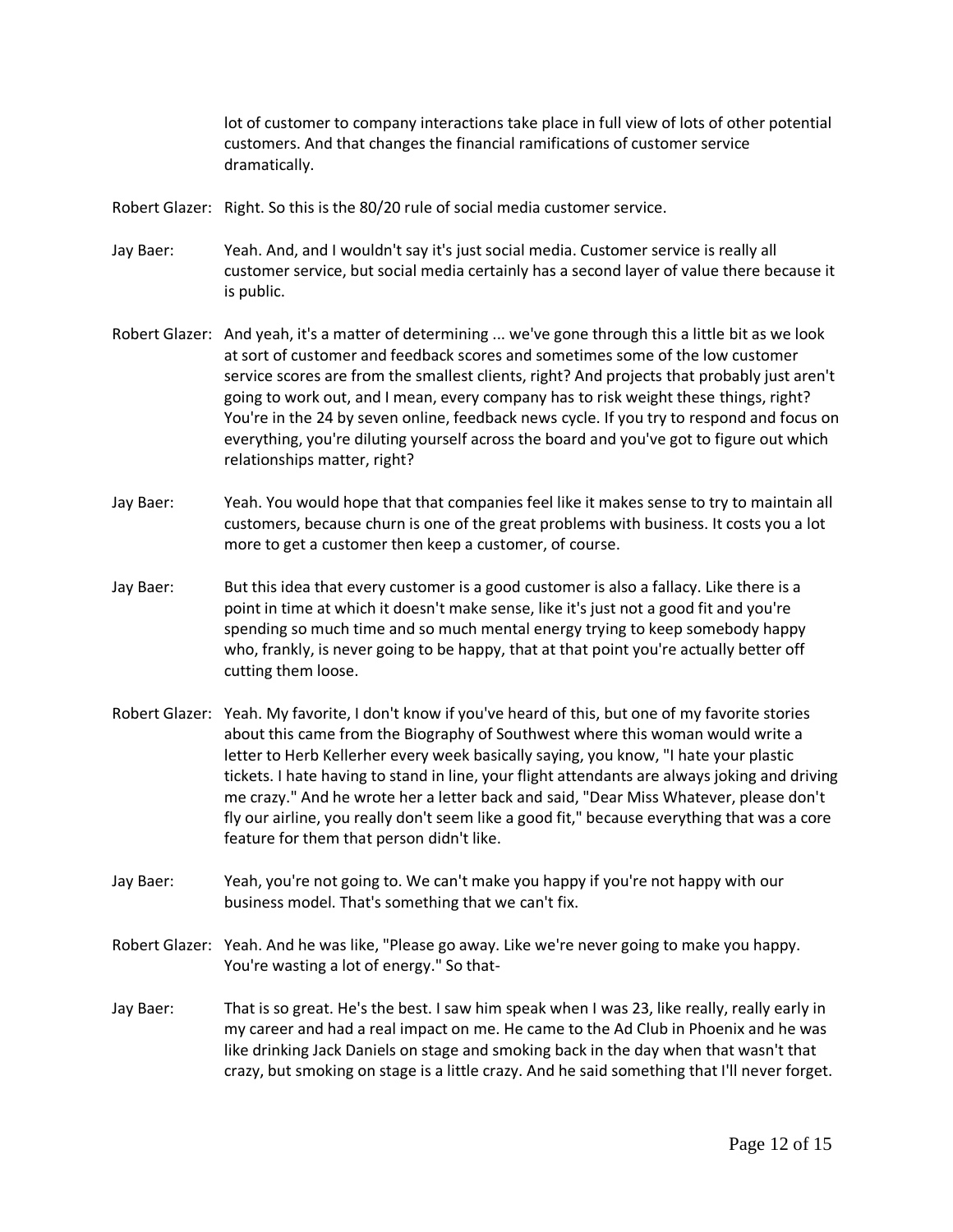He said, "The worst our performance is, like the worst our economic performance is, the more we advertise."

- Jay Baer: And I thought that was a really interesting concept, right? Because so many companies do the opposite, right? When times are tough, the first thing they do is cut their ad budget. And what he said was, "When times are tough, the first thing we do is increase the ad budget because we know all of our competitors will cut theirs and that's how we steal market share." He said, "We steal market share in down times, and we try to preserve market share in good times." And I thought that was really, really smart.
- Robert Glazer: Yeah, just going counter. I mean, I have this ... you alluded to this before, but I have this discussion with everyone around, you know, one of my favorite quotes is, "What the wise man does early, the fool does late." You know, as all advertising moves to digital and to auction based when people literally crowd into something there's no latency in terms of the prices moving up.
- Robert Glazer: And I remember years ago, remember the Daily Candy when it first came out, it was kind of one of the first email. People would say you could build your business on the Daily Candy because if you got in the Daily Candy, it would just put your business on the map. And because it was under priced right, relative to value. Well soon, you know, that adds people, the Daily Candy got smart and they, they upped it prices by 20 x and now no one could make money on the Daily Candy. So this is ... we've talked about this before, this notion of this works or doesn't work. It just can't be an absolute. If you're crowding into something where everyone else is, it might go from, you know, the early advertisers on Snapchat that found in the beta program really worked, are very different experience from what you're reading about now. Some of the people now in there with the rates up, you know, probably 10 x over what those guys paid.
- Jay Baer: Yeah, I mean the minimum click was five cents at GoTo at one point. You know, either those days are long gone. But by the same token, first mover advantage only makes sense if you actually know what you're doing.

Robert Glazer: Right.

- Jay Baer: Being the first, just to be first isn't necessarily a benefit. You have to be first and actually be good at it.
- Robert Glazer: And also I would say never copy something that someone else is doing if you don't know it's working.
- Jay Baer: That's good advice. I like that one a lot. I feel like ... or you don't know why it's working. It may seem to work, but you're not sure how to make it work. I feel like the large number of Gary Vaynerchuk devotees would be wise to take that advice. Like I love Gary, he and I are buddies and I think it's extraordinary how he's able to sort of create this tribe and lead them and inspire people. But folks, you're not Gary. And so to say, let me plug and play what he does and it's going to work for me. It's not, it's not. You're wasting your time.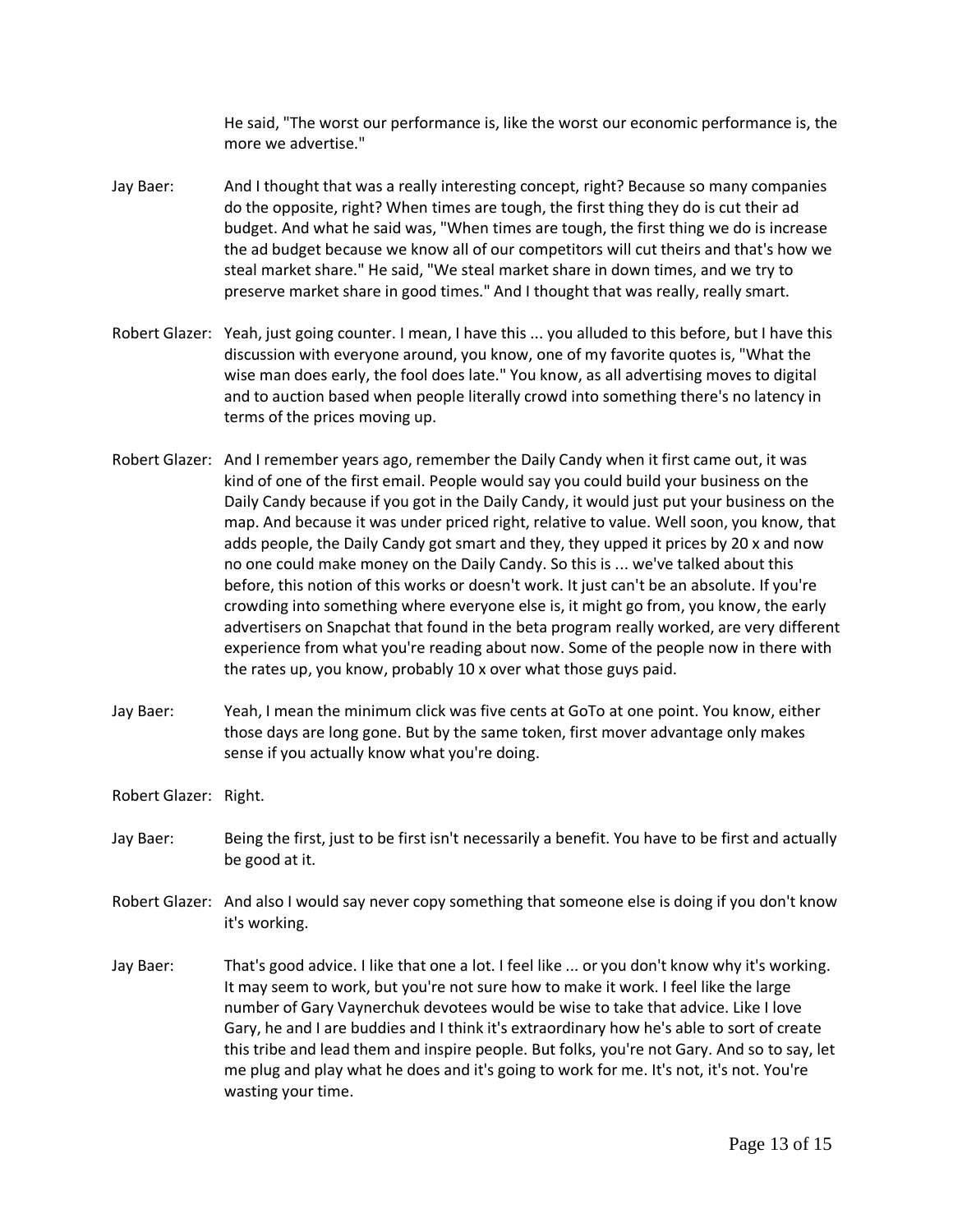- Robert Glazer: No, you gotta to do you. Well, your latest book that's out now, Talk Triggers, why don't you tell us a little bit about what talk triggers are, why they're important and how we can use them.
- Jay Baer: It's kind of hilarious because here we are talking about digital performance marketing and this book is about the oldest marketing in the world, which is a word of mouth. Which still is responsible for between 50 and 90% of all purchases, or at least influences that many purchases. Yet, word of mouth is the most important thing in business for which we have no strategy. Like we've got all kinds of strategies, we've got a performance strategy, we've got a marketing strategy, social strategy, PR strategy, crisis strategy. You've got a desk full of strategies, but the one strategy you don't have is word of mouth strategy, because we just assume that it will happen and we just figure that if we run a good business our customers will talk about us. But will they? And if so, what will they say?
- Jay Baer: So today we find ourselves in a circumstance where most companies are doing word of mouth on accident. They're just very laissez faire about it. And this book helps you do word of mouth on purpose to create an operational differentiator. We call them a talk trigger, something that you do differently in the operations of your business that customers notice and talk about. Because the best way to grow any business is to have your customers grow it for you. There's a saying, I don't think it's entirely true, but it's partially true, that advertising is a tax paid by the unremarkable.

Robert Glazer: Love that quote, yeah.

- Jay Baer: And what we're trying to do in this book is help you find that thing that you can do that is remarkable that your customers will tell each other about. And we have a whole system for doing it, it's the exact same system we use a on the consulting side of our business, we just wrote a book about it and gave it away.
- Robert Glazer: I will include the links to Talk Triggers and stuff in the show notes so people can get information on that. I think also hitting the bestseller list, so congrats on doing that yet again. Jay practices what he preaches. There's a lot of folks who who espouse theory but they can't do it themselves. I think you can appreciate here is, is that Jay's able to actually implement these strategies for his own businesses.
- Robert Glazer: So we talked about all the good. I always like to end with this question. What is the experience, or the mistake, or the repeated mistake that you have learned the most from?
- Jay Baer: That's a good one. I'll give you two quickly. One, before I went to work for the government, I was a head of marketing for waste management. I was a trash man and I did marketing for Arizona, Southern California for big environmental services company. And I liked that job quite a bit, but my boss got promoted to corporate and a new guy came in and he sucked. I like really didn't like him. He was not smart, he was not a good manager. I just didn't respect him, right? Like I'm one of those people who are like, I'm totally fine working for somebody else as long as I respect that person, and in this case I